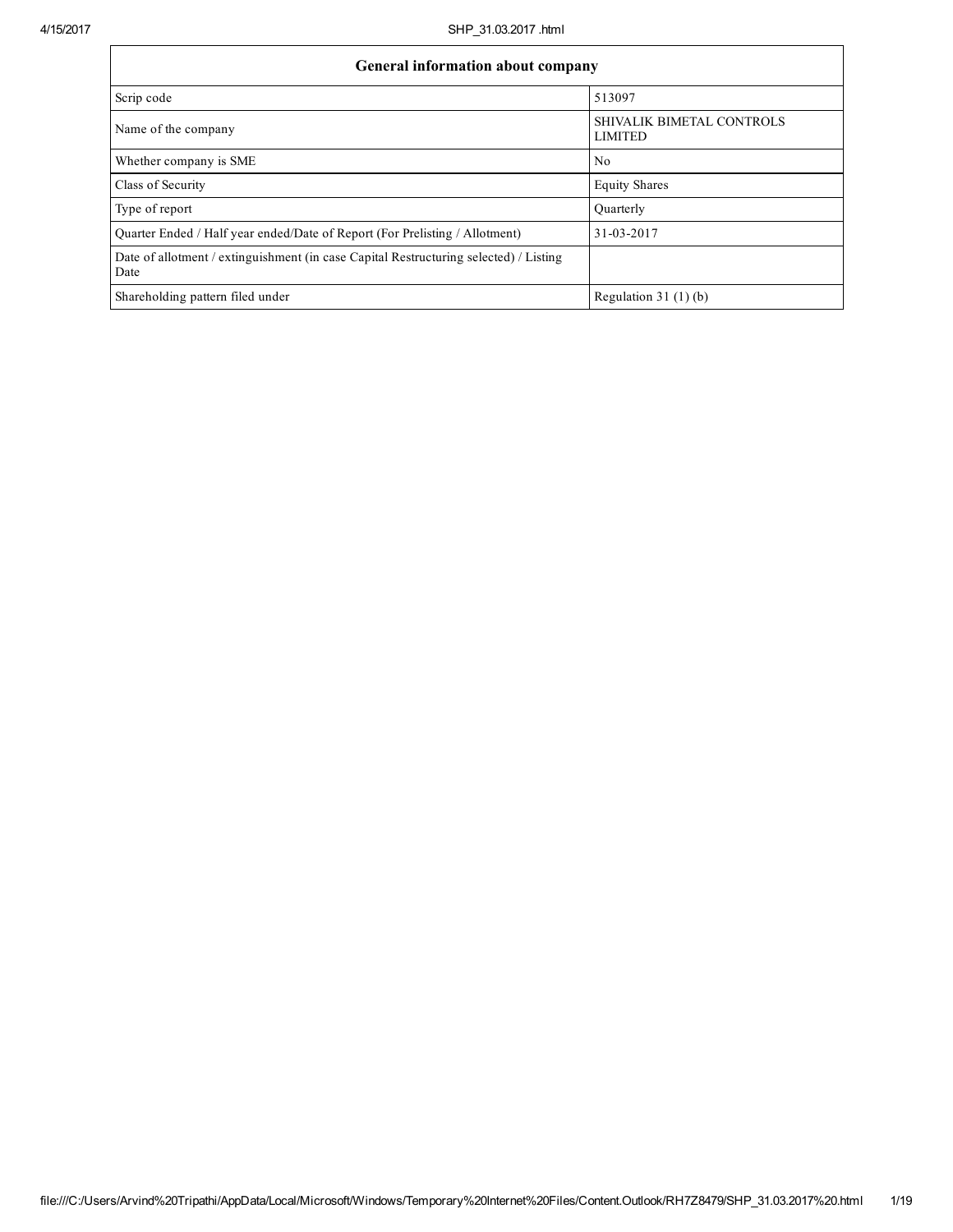| Sr. No.        | <b>Particular</b>                                                                      | Yes/No         |
|----------------|----------------------------------------------------------------------------------------|----------------|
|                | Whether the Listed Entity has issued any partly paid up shares?                        | N <sub>0</sub> |
| $\overline{2}$ | Whether the Listed Entity has issued any Convertible Securities?                       | N <sub>0</sub> |
| 3              | Whether the Listed Entity has issued any Warrants?                                     | N <sub>0</sub> |
| $\overline{4}$ | Whether the Listed Entity has any shares against which depository receipts are issued? | N <sub>0</sub> |
|                | Whether the Listed Entity has any shares in locked-in?                                 | N <sub>0</sub> |
| 6              | Whether any shares held by promoters are pledge or otherwise encumbered?               | N <sub>0</sub> |
|                | Whether company has equity shares with differential voting rights?                     | No             |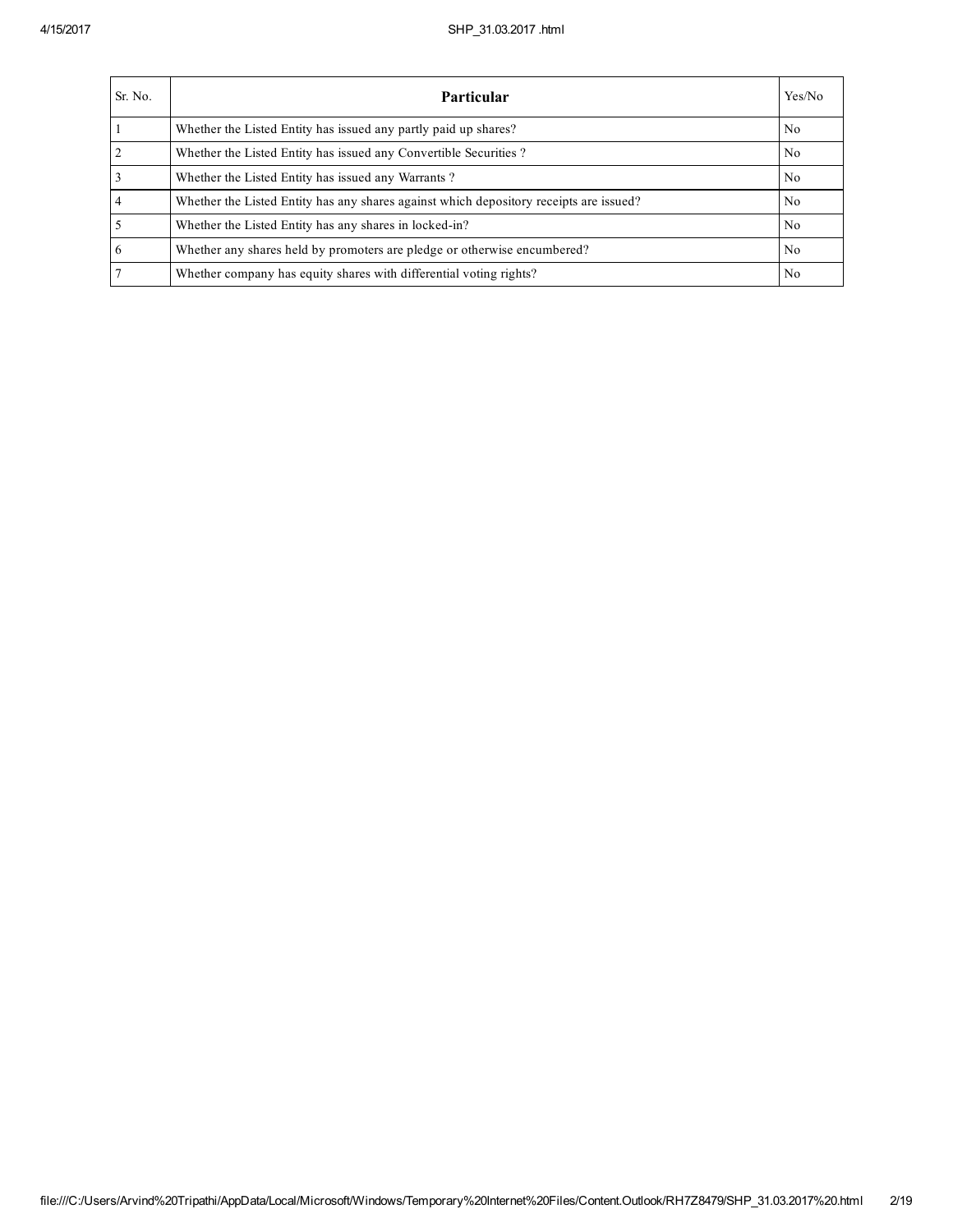| Category<br>Category<br>of<br>(I)<br>(II) |                                           | Nos. Of      | No. of                  | No. Of<br>Partly      | No. Of<br>shares         | Total nos.                   | Shareholding as a<br>% of total no. of                                     | Number of Voting Rights held in each<br>class of securities (IX) |               |          |                     |  |
|-------------------------------------------|-------------------------------------------|--------------|-------------------------|-----------------------|--------------------------|------------------------------|----------------------------------------------------------------------------|------------------------------------------------------------------|---------------|----------|---------------------|--|
|                                           | shareholder                               | shareholders | fully paid<br>up equity | paid-up<br>equity     | underlying<br>Depository | shares<br>held (VII)         | shares (calculated<br>as per SCRR,<br>1957) (VIII) As a<br>% of $(A+B+C2)$ | No of Voting (XIV) Rights                                        |               |          | Total as a          |  |
|                                           |                                           | (III)        | shares<br>held $(IV)$   | shares<br>held<br>(V) | Receipts<br>(VI)         | $= (IV) +$<br>$(V)$ + $(VI)$ |                                                                            | Class eg:<br>X                                                   | Class<br>eg:y | Total    | $%$ of<br>$(A+B+C)$ |  |
| (A)                                       | Promoter<br>$\&$<br>Promoter<br>Group     | 18           | 11876134                |                       |                          | 11876134                     | 61.85                                                                      | 11876134                                                         |               | 11876134 | 61.85               |  |
| (B)                                       | Public                                    | 4806         | 7325266                 |                       |                          | 7325266                      | 38.15                                                                      | 7325266                                                          |               | 7325266  | 38.15               |  |
| (C)                                       | Non<br>Promoter-<br>Non Public            |              |                         |                       |                          |                              |                                                                            |                                                                  |               |          |                     |  |
| (C1)                                      | <b>Shares</b><br>underlying<br><b>DRs</b> |              |                         |                       |                          |                              |                                                                            |                                                                  |               |          |                     |  |
| (C2)                                      | Shares held<br>by<br>Employee<br>Trusts   |              |                         |                       |                          |                              |                                                                            |                                                                  |               |          |                     |  |
|                                           | Total                                     | 4824         | 19201400                |                       |                          | 19201400                     | 100                                                                        | 19201400                                                         |               | 19201400 | 100                 |  |

## Table I - Summary Statement holding of specified securities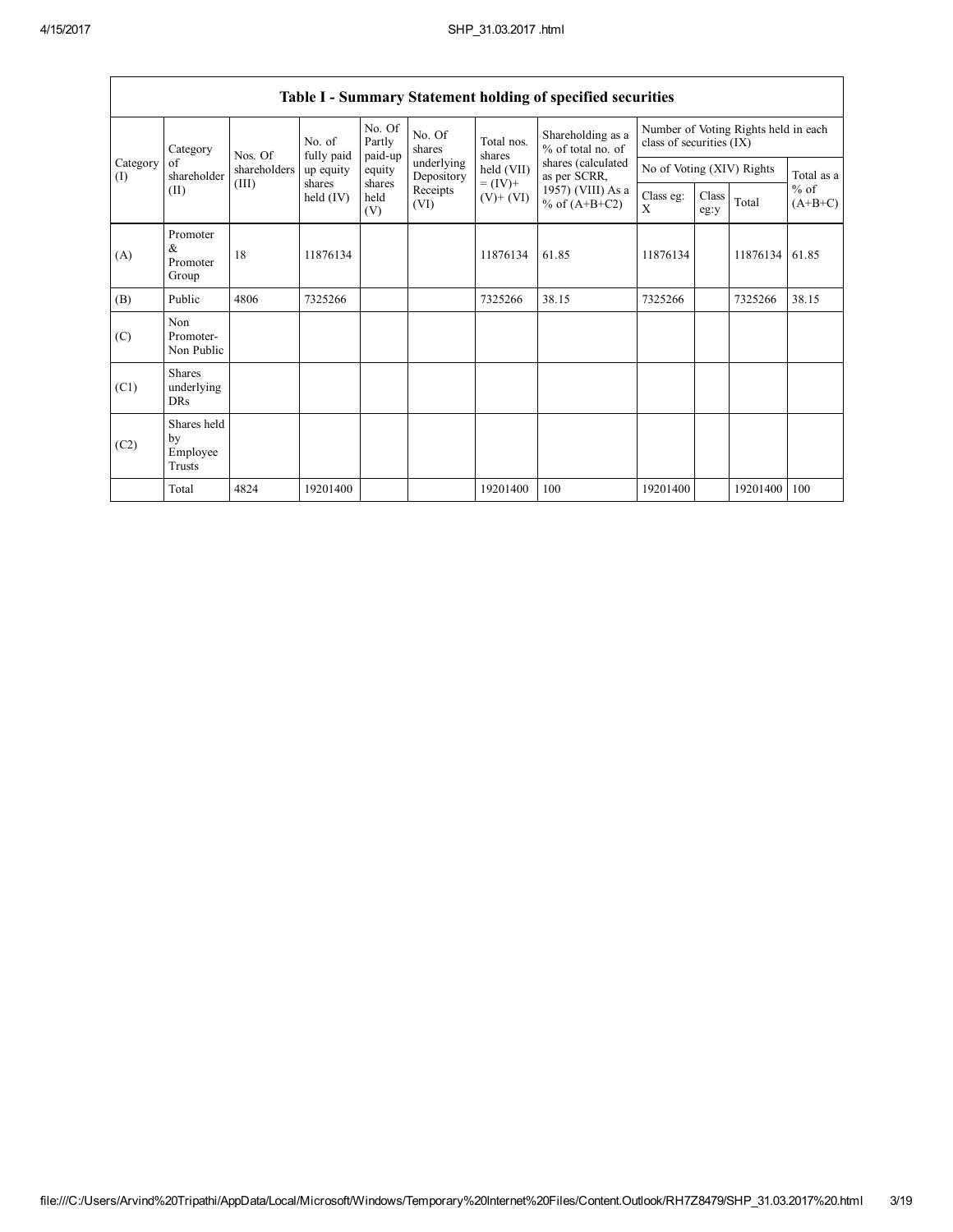|                 |                                                |                                                                                                                                                                         |                                                  |                                                                                           | Table I - Summary Statement holding of specified securities                      |                                                  |            |                                                                               |                                |                                       |
|-----------------|------------------------------------------------|-------------------------------------------------------------------------------------------------------------------------------------------------------------------------|--------------------------------------------------|-------------------------------------------------------------------------------------------|----------------------------------------------------------------------------------|--------------------------------------------------|------------|-------------------------------------------------------------------------------|--------------------------------|---------------------------------------|
| Category<br>(I) | Category<br>of<br>shareholder<br>(II)          | No. Of<br>No. of<br><b>Shares</b><br><b>Shares</b><br>Underlying<br>Underlying<br>Outstanding<br>Outstanding<br>convertible<br>Warrants<br>securities<br>$(X_i)$<br>(X) |                                                  | No. Of Shares<br>Underlying<br>Outstanding<br>convertible                                 | Shareholding, as a<br>% assuming full<br>conversion of<br>convertible securities | Number of<br>Locked in<br>shares (XII)           |            | Number of<br><b>Shares</b><br>pledged or<br>otherwise<br>encumbered<br>(XIII) |                                | Number of<br>equity shares<br>held in |
|                 |                                                |                                                                                                                                                                         | securities and<br>No. Of<br>Warrants (Xi)<br>(a) | (as a percentage of<br>diluted share capital)<br>$(XI)=(VII)+(X) As a$<br>% of $(A+B+C2)$ | No.<br>(a)                                                                       | As a<br>$%$ of<br>total<br>Shares<br>held<br>(b) | No.<br>(a) | As a<br>$%$ of<br>total<br><b>Shares</b><br>held<br>(b)                       | dematerialized<br>form $(XIV)$ |                                       |
| (A)             | Promoter &<br>Promoter<br>Group                |                                                                                                                                                                         |                                                  |                                                                                           | 61.85                                                                            |                                                  |            |                                                                               |                                | 11876134                              |
| (B)             | Public                                         |                                                                                                                                                                         |                                                  |                                                                                           | 38.15                                                                            |                                                  |            |                                                                               |                                | 6578465                               |
| (C)             | Non<br>Promoter-<br>Non Public                 |                                                                                                                                                                         |                                                  |                                                                                           |                                                                                  |                                                  |            |                                                                               |                                |                                       |
| (C1)            | <b>Shares</b><br>underlying<br><b>DRs</b>      |                                                                                                                                                                         |                                                  |                                                                                           |                                                                                  |                                                  |            |                                                                               |                                |                                       |
| (C2)            | Shares held<br>by<br>Employee<br><b>Trusts</b> |                                                                                                                                                                         |                                                  |                                                                                           |                                                                                  |                                                  |            |                                                                               |                                |                                       |
|                 | Total                                          |                                                                                                                                                                         |                                                  |                                                                                           | 100                                                                              |                                                  |            |                                                                               |                                | 18454599                              |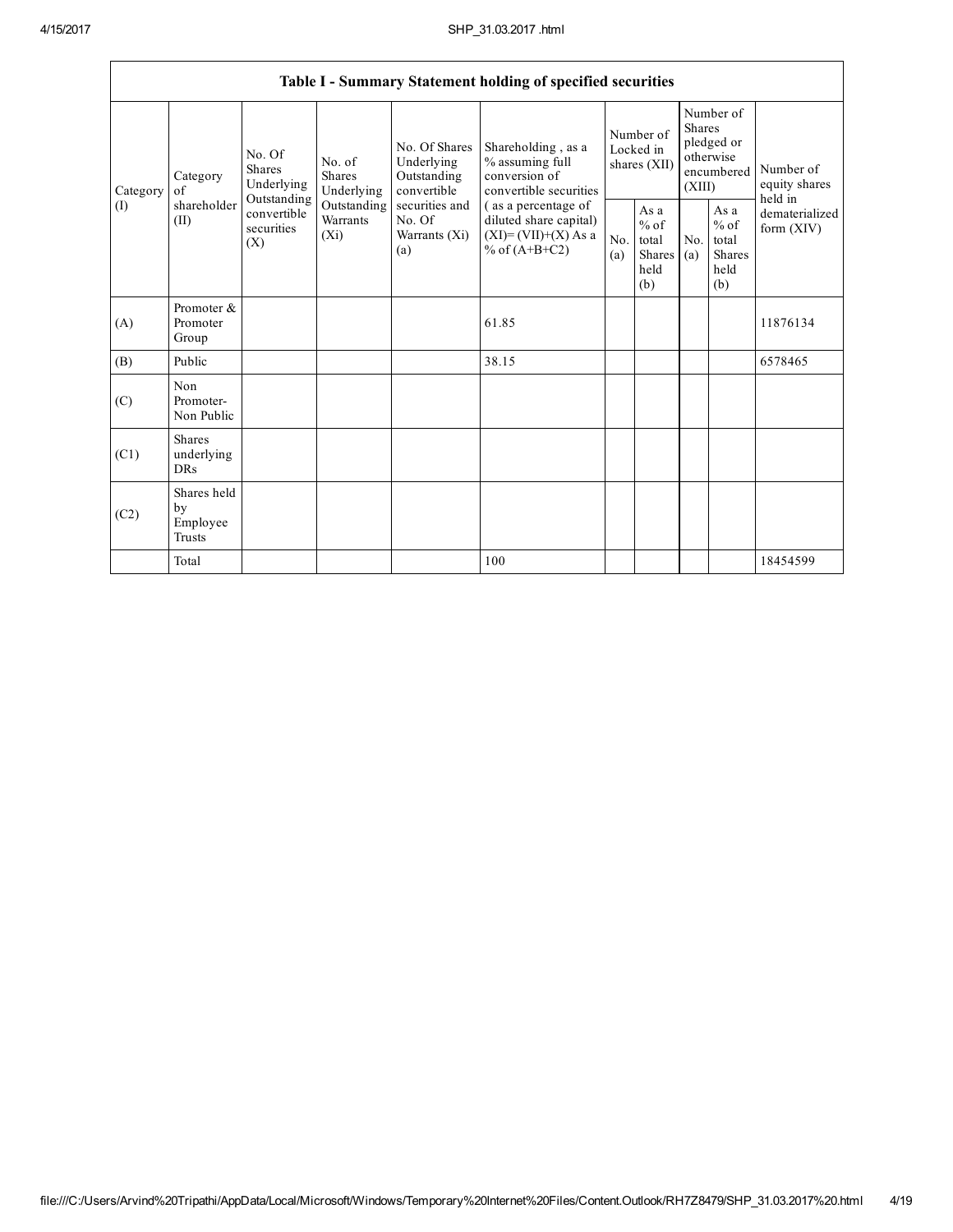|                                                                                                |                                                                                                                     |                         |                                   | No.<br><b>Of</b>                |                                              | Total nos.                  | Shareholding<br>as a % of                            | each class of securities (IX) |               | Number of Voting Rights held in |                                 |
|------------------------------------------------------------------------------------------------|---------------------------------------------------------------------------------------------------------------------|-------------------------|-----------------------------------|---------------------------------|----------------------------------------------|-----------------------------|------------------------------------------------------|-------------------------------|---------------|---------------------------------|---------------------------------|
| Sr.                                                                                            | Category & Name<br>of the                                                                                           | Nos. Of<br>shareholders | No. of<br>fully paid<br>up equity | Partly<br>paid-<br>up           | No. Of<br>shares<br>underlying<br>Depository | shares<br>held<br>$(VII) =$ | total no. of<br>shares<br>(calculated as             | No of Voting (XIV) Rights     |               |                                 | Total<br>as a $%$               |
|                                                                                                | Shareholders (I)                                                                                                    | (III)                   | shares<br>held (IV)               | equity<br>shares<br>held<br>(V) | Receipts<br>(VI)                             | $(IV)+$<br>$(V)$ +<br>(VI)  | per SCRR,<br>1957) (VIII)<br>As a % of<br>$(A+B+C2)$ | Class eg:<br>X                | Class<br>eg:y | Total                           | of<br>Total<br>Voting<br>rights |
| A                                                                                              | Table II - Statement showing shareholding pattern of the Promoter and Promoter Group                                |                         |                                   |                                 |                                              |                             |                                                      |                               |               |                                 |                                 |
| (1)                                                                                            | Indian                                                                                                              |                         |                                   |                                 |                                              |                             |                                                      |                               |               |                                 |                                 |
| (a)                                                                                            | Individuals/Hindu<br>undivided Family                                                                               | 12                      | 2971000                           |                                 |                                              | 2971000                     | 15.47                                                | 2971000                       |               | 2971000                         | 15.47                           |
| (d)                                                                                            | Any Other<br>(specify)                                                                                              | 6                       | 8905134                           |                                 |                                              | 8905134                     | 46.38                                                | 8905134                       |               | 8905134                         | 46.38                           |
| Sub-Total<br>(A)(1)                                                                            |                                                                                                                     | 18                      | 11876134                          |                                 |                                              | 11876134                    | 61.85                                                | 11876134                      |               | 11876134                        | 61.85                           |
| (2)                                                                                            | Foreign                                                                                                             |                         |                                   |                                 |                                              |                             |                                                      |                               |               |                                 |                                 |
| Total<br>Shareholding<br>of Promoter<br>and<br>Promoter<br>Group $(A)=$<br>$(A)(1)+(A)$<br>(2) |                                                                                                                     | 18                      | 11876134                          |                                 |                                              | 11876134                    | 61.85                                                | 11876134                      |               | 11876134                        | 61.85                           |
| $\, {\bf B}$                                                                                   | Table III - Statement showing shareholding pattern of the Public shareholder                                        |                         |                                   |                                 |                                              |                             |                                                      |                               |               |                                 |                                 |
| (1)                                                                                            | Institutions                                                                                                        |                         |                                   |                                 |                                              |                             |                                                      |                               |               |                                 |                                 |
| (f)                                                                                            | Financial<br>Institutions/<br><b>Banks</b>                                                                          | 1                       | 1000                              |                                 |                                              | 1000                        | 0.01                                                 | 1000                          |               | 1000                            | 0.01                            |
| Sub-Total<br>(B)(1)                                                                            |                                                                                                                     | $\mathbf{1}$            | 1000                              |                                 |                                              | 1000                        | 0.01                                                 | 1000                          |               | 1000                            | 0.01                            |
| (3)                                                                                            | Non-institutions                                                                                                    |                         |                                   |                                 |                                              |                             |                                                      |                               |               |                                 |                                 |
| (a(i))                                                                                         | Individuals -<br>i.Individual<br>shareholders<br>holding nominal<br>share capital up to<br>Rs. 2 lakhs.             | 4639                    | 5948030                           |                                 |                                              | 5948030                     | 30.98                                                | 5948030                       |               | 5948030                         | 30.98                           |
| (a(ii))                                                                                        | Individuals - ii.<br>Individual<br>shareholders<br>holding nominal<br>share capital in<br>excess of Rs. 2<br>lakhs. | 6                       | 922386                            |                                 |                                              | 922386                      | 4.8                                                  | 922386                        |               | 922386                          | 4.8                             |
| (e)                                                                                            | Any Other<br>(specify)                                                                                              | 160                     | 453850                            |                                 |                                              | 453850                      | 2.36                                                 | 453850                        |               | 453850                          | 2.36                            |
| Sub-Total<br>(B)(3)                                                                            |                                                                                                                     | 4805                    | 7324266                           |                                 |                                              | 7324266                     | 38.14                                                | 7324266                       |               | 7324266                         | 38.14                           |
| <b>Total Public</b><br>Shareholding<br>$(B)=(B)(1)+$<br>$(B)(2)+(B)$<br>(3)                    |                                                                                                                     | 4806                    | 7325266                           |                                 |                                              | 7325266                     | 38.15                                                | 7325266                       |               | 7325266                         | 38.15                           |
| $\mathbf C$                                                                                    | Table IV - Statement showing shareholding pattern of the Non Promoter- Non Public shareholder                       |                         |                                   |                                 |                                              |                             |                                                      |                               |               |                                 |                                 |
| Total (<br>$A+B+C2$ )                                                                          |                                                                                                                     | 4824                    | 19201400                          |                                 |                                              | 19201400                    | 100                                                  | 19201400                      |               | 19201400                        | 100                             |
| Total<br>$(A+B+C)$                                                                             |                                                                                                                     | 4824                    | 19201400                          |                                 |                                              | 19201400                    | 100                                                  | 19201400                      |               | 19201400                        | 100                             |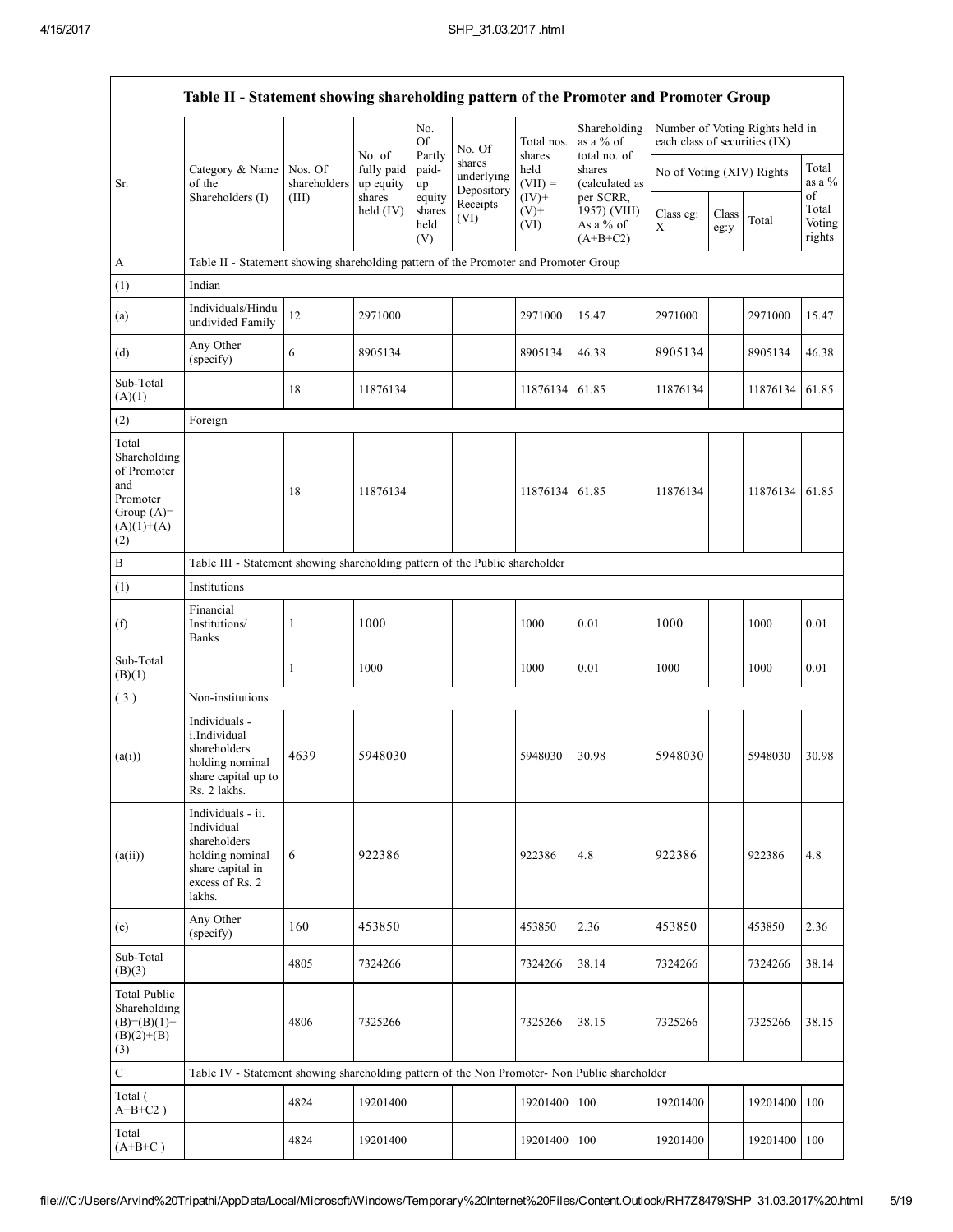| Table II - Statement showing shareholding pattern of the Promoter and Promoter Group    |                                                 |                                       |                                                           |                                                                                               |            |                                                  |            |                                                                               |                                                         |  |  |
|-----------------------------------------------------------------------------------------|-------------------------------------------------|---------------------------------------|-----------------------------------------------------------|-----------------------------------------------------------------------------------------------|------------|--------------------------------------------------|------------|-------------------------------------------------------------------------------|---------------------------------------------------------|--|--|
| Sr.                                                                                     | No. Of<br><b>Shares</b><br>Underlying           | No. of<br><b>Shares</b><br>Underlying | No. Of Shares<br>Underlying<br>Outstanding<br>convertible | Shareholding, as a %<br>assuming full conversion<br>of convertible securities (               |            | Number of<br>Locked in<br>shares (XII)           |            | Number of<br><b>Shares</b><br>pledged or<br>otherwise<br>encumbered<br>(XIII) | Number of<br>equity shares<br>held in<br>dematerialized |  |  |
|                                                                                         | Outstanding<br>convertible<br>securities<br>(X) | Outstanding<br>Warrants<br>$(X_i)$    | securities and<br>No. Of Warrants<br>(Xi)(a)              | as a percentage of diluted<br>share capital) $(XI) = (VII) +$<br>$(X)$ As a % of $(A+B+C2)$   | No.<br>(a) | As a<br>$%$ of<br>total<br>Shares<br>held<br>(b) | No.<br>(a) | As a<br>$%$ of<br>total<br>Shares<br>held<br>(b)                              | form (XIV)                                              |  |  |
| A                                                                                       |                                                 |                                       |                                                           | Table II - Statement showing shareholding pattern of the Promoter and Promoter Group          |            |                                                  |            |                                                                               |                                                         |  |  |
| (1)                                                                                     | Indian                                          |                                       |                                                           |                                                                                               |            |                                                  |            |                                                                               |                                                         |  |  |
| (a)                                                                                     |                                                 |                                       |                                                           | 15.47                                                                                         |            |                                                  |            |                                                                               | 2971000                                                 |  |  |
| (d)                                                                                     |                                                 |                                       |                                                           | 46.38                                                                                         |            |                                                  |            |                                                                               | 8905134                                                 |  |  |
| Sub-Total (A)<br>(1)                                                                    |                                                 |                                       |                                                           | 61.85                                                                                         |            |                                                  |            |                                                                               | 11876134                                                |  |  |
| (2)                                                                                     | Foreign                                         |                                       |                                                           |                                                                                               |            |                                                  |            |                                                                               |                                                         |  |  |
| Total<br>Shareholding<br>of Promoter<br>and Promoter<br>Group $(A)=$<br>$(A)(1)+(A)(2)$ |                                                 |                                       |                                                           | 61.85                                                                                         |            |                                                  |            |                                                                               | 11876134                                                |  |  |
| B                                                                                       |                                                 |                                       |                                                           | Table III - Statement showing shareholding pattern of the Public shareholder                  |            |                                                  |            |                                                                               |                                                         |  |  |
| (1)                                                                                     | Institutions                                    |                                       |                                                           |                                                                                               |            |                                                  |            |                                                                               |                                                         |  |  |
| (f)                                                                                     |                                                 |                                       |                                                           | 0.01                                                                                          |            |                                                  |            |                                                                               | 1000                                                    |  |  |
| Sub-Total (B)<br>(1)                                                                    |                                                 |                                       |                                                           | 0.01                                                                                          |            |                                                  |            |                                                                               | 1000                                                    |  |  |
| (3)                                                                                     | Non-institutions                                |                                       |                                                           |                                                                                               |            |                                                  |            |                                                                               |                                                         |  |  |
| (a(i))                                                                                  |                                                 |                                       |                                                           | 30.98                                                                                         |            |                                                  |            |                                                                               | 5204230                                                 |  |  |
| (a(ii))                                                                                 |                                                 |                                       |                                                           | 4.8                                                                                           |            |                                                  |            |                                                                               | 922386                                                  |  |  |
| (e)                                                                                     |                                                 |                                       |                                                           | 2.36                                                                                          |            |                                                  |            |                                                                               | 450849                                                  |  |  |
| Sub-Total (B)<br>(3)                                                                    |                                                 |                                       |                                                           | 38.14                                                                                         |            |                                                  |            |                                                                               | 6577465                                                 |  |  |
| <b>Total Public</b><br>Shareholding<br>$(B)= (B)(1) +$<br>$(B)(2)+(B)(3)$               |                                                 |                                       |                                                           | 38.15                                                                                         |            |                                                  |            |                                                                               | 6578465                                                 |  |  |
| ${\bf C}$                                                                               |                                                 |                                       |                                                           | Table IV - Statement showing shareholding pattern of the Non Promoter- Non Public shareholder |            |                                                  |            |                                                                               |                                                         |  |  |
| Total (<br>$A+B+C2$ )                                                                   |                                                 |                                       |                                                           | 100                                                                                           |            |                                                  |            |                                                                               | 18454599                                                |  |  |
| Total (A+B+C<br>$\lambda$                                                               |                                                 |                                       |                                                           | 100                                                                                           |            |                                                  |            |                                                                               | 18454599                                                |  |  |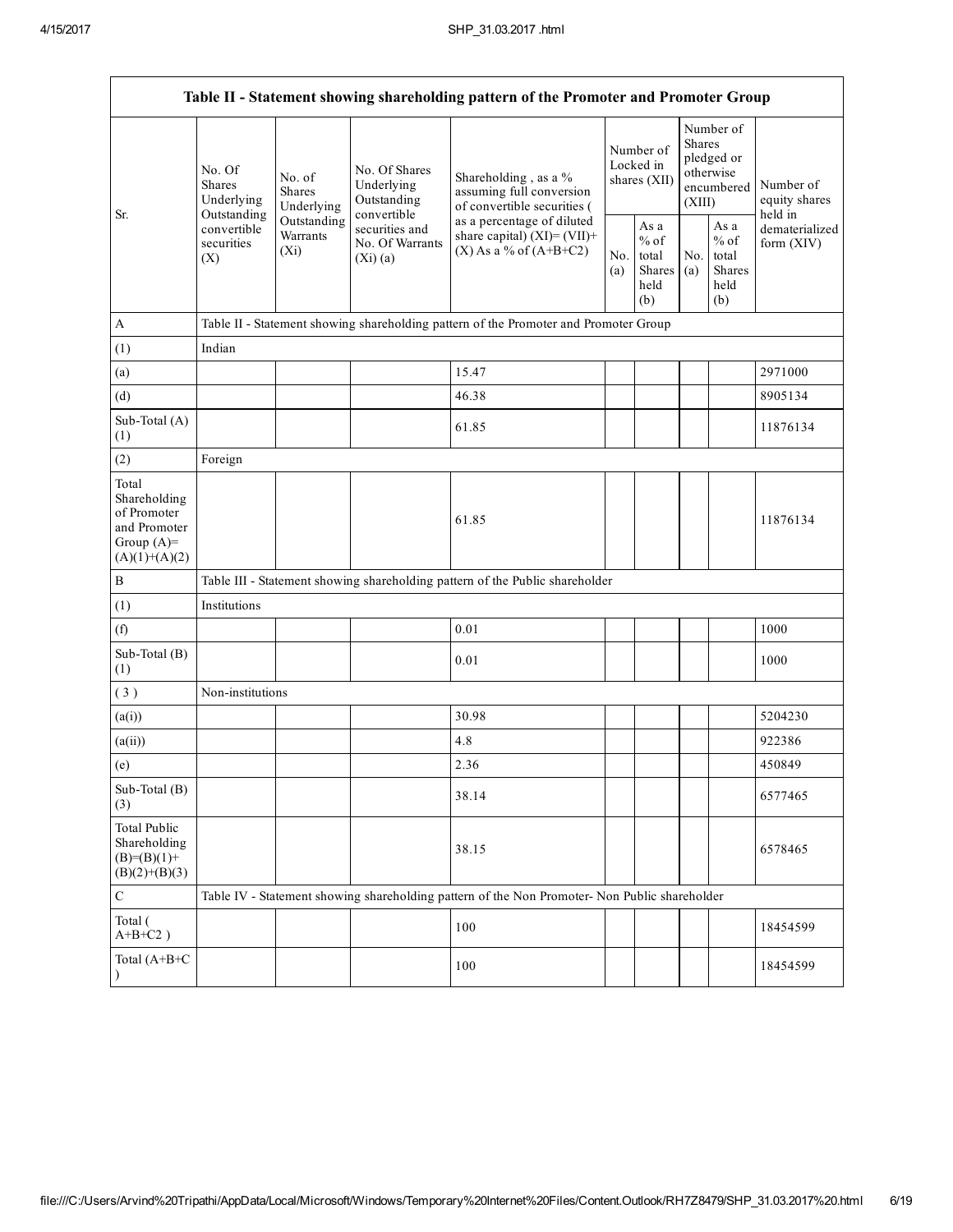| Individuals/Hindu undivided Family                                                                                                                                                                    |                                                   |                                                               |                                |                               |                                |                                                      |                                               |  |  |  |  |
|-------------------------------------------------------------------------------------------------------------------------------------------------------------------------------------------------------|---------------------------------------------------|---------------------------------------------------------------|--------------------------------|-------------------------------|--------------------------------|------------------------------------------------------|-----------------------------------------------|--|--|--|--|
| Searial No.                                                                                                                                                                                           | $\mathbf{1}$                                      | $\sqrt{2}$                                                    | $\mathfrak{Z}$                 | $\overline{4}$                | $\sqrt{5}$                     | 6                                                    | $\overline{7}$                                |  |  |  |  |
| Name of the<br>Shareholders<br>(1)                                                                                                                                                                    | <b>NARINDER</b><br><b>SINGH</b><br><b>GHUMMAN</b> | <b>SUMER</b><br><b>GHUMMAN</b>                                | <b>SHANA</b><br><b>GHUMMAN</b> | <b>GURDIAL</b><br><b>KAUR</b> | <b>GURBIR</b><br><b>SANDHU</b> | <b>SATINDERJEET</b><br><b>SINGH</b><br><b>SANDHU</b> | DEVINDERJEET<br><b>SINGH</b><br><b>SANDHU</b> |  |  |  |  |
| PAN (II)                                                                                                                                                                                              | AAAPG0769L                                        | AHMPG7844D                                                    | AGGPG1329Q                     | AEVPG5900N                    | ABJPS6626A                     | ABJPS2763G                                           | ABJPS2761E                                    |  |  |  |  |
| No. of fully<br>paid up equity<br>shares held<br>(IV)                                                                                                                                                 | 1465000                                           | 1000                                                          | 12000                          | 32000                         | 323000                         | 288000                                               | 101000                                        |  |  |  |  |
| No. Of Partly<br>paid-up equity<br>shares held<br>(V)                                                                                                                                                 |                                                   |                                                               |                                |                               |                                |                                                      |                                               |  |  |  |  |
| No. Of shares<br>underlying<br>Depository<br>Receipts (VI)                                                                                                                                            |                                                   |                                                               |                                |                               |                                |                                                      |                                               |  |  |  |  |
| Total nos.<br>shares held<br>$(VII) = (IV) +$<br>$(V)+(VI)$                                                                                                                                           | 1465000                                           | 1000                                                          | 12000                          | 32000                         | 323000                         | 288000                                               | 101000                                        |  |  |  |  |
| Shareholding<br>as a % of total<br>no. of shares<br>(calculated as<br>per SCRR,<br>1957) (VIII)<br>As a % of<br>$(A+B+C2)$                                                                            | 7.63                                              | 0.01                                                          | 0.06                           | 0.17                          | 1.68                           | 1.5                                                  | 0.53                                          |  |  |  |  |
|                                                                                                                                                                                                       |                                                   | Number of Voting Rights held in each class of securities (IX) |                                |                               |                                |                                                      |                                               |  |  |  |  |
| Class eg: $X$                                                                                                                                                                                         | 1465000                                           | 1000                                                          | 12000                          | 32000                         | 323000                         | 288000                                               | 101000                                        |  |  |  |  |
| Class eg:y                                                                                                                                                                                            |                                                   |                                                               |                                |                               |                                |                                                      |                                               |  |  |  |  |
| Total                                                                                                                                                                                                 | 1465000                                           | 1000                                                          | 12000                          | 32000                         | 323000                         | 288000                                               | 101000                                        |  |  |  |  |
| Total as a %<br>of Total<br>Voting rights                                                                                                                                                             | 7.63                                              | 0.01                                                          | 0.06                           | 0.17                          | 1.68                           | 1.5                                                  | 0.53                                          |  |  |  |  |
| No. Of Shares<br>Underlying<br>Outstanding<br>convertible<br>securities $(X)$                                                                                                                         |                                                   |                                                               |                                |                               |                                |                                                      |                                               |  |  |  |  |
| No. of Shares<br>Underlying<br>Outstanding<br>Warrants $(X_i)$                                                                                                                                        |                                                   |                                                               |                                |                               |                                |                                                      |                                               |  |  |  |  |
| No. Of Shares<br>Underlying<br>Outstanding<br>convertible<br>securities and<br>No. Of<br>Warrants (Xi)<br>(a)                                                                                         |                                                   |                                                               |                                |                               |                                |                                                      |                                               |  |  |  |  |
| Shareholding<br>, as a $\%$<br>assuming full<br>conversion of<br>convertible<br>securities (as a<br>percentage of<br>diluted share<br>capital) $(XI)$ =<br>$(VII)+(Xi)(a)$<br>As a % of<br>$(A+B+C2)$ | 7.63                                              | 0.01                                                          | 0.06                           | 0.17                          | 1.68                           | 1.5                                                  | 0.53                                          |  |  |  |  |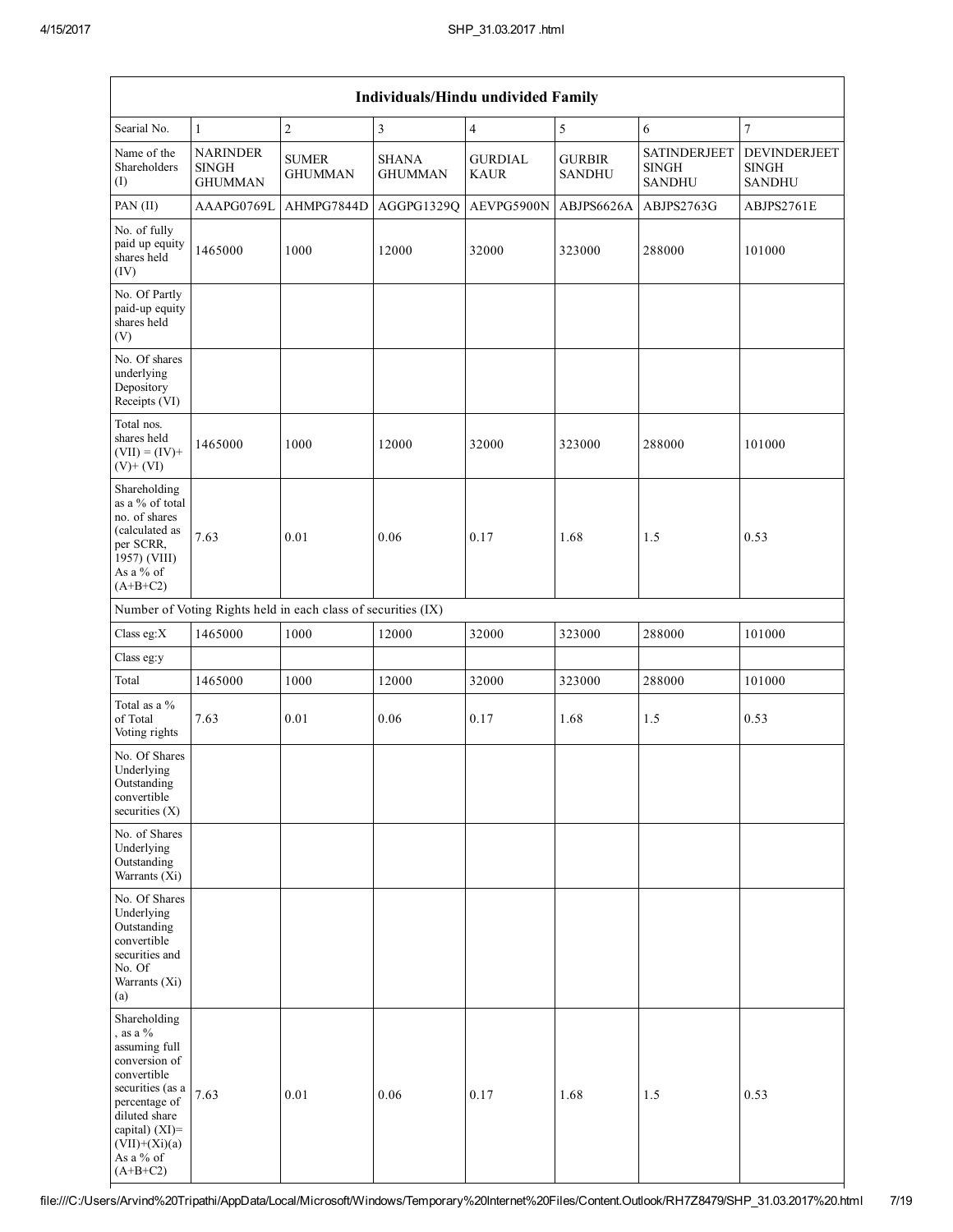|                                                                         | Number of Locked in shares (XII) |                                                         |       |       |        |        |        |
|-------------------------------------------------------------------------|----------------------------------|---------------------------------------------------------|-------|-------|--------|--------|--------|
| No. $(a)$                                                               |                                  |                                                         |       |       |        |        |        |
| As a % of<br>total Shares<br>held (b)                                   |                                  |                                                         |       |       |        |        |        |
|                                                                         |                                  | Number of Shares pledged or otherwise encumbered (XIII) |       |       |        |        |        |
| No. $(a)$                                                               |                                  |                                                         |       |       |        |        |        |
| As a % of<br>total Shares<br>held(b)                                    |                                  |                                                         |       |       |        |        |        |
| Number of<br>equity shares<br>held in<br>dematerialized<br>form $(XIV)$ | 1465000                          | 1000                                                    | 12000 | 32000 | 323000 | 288000 | 101000 |
|                                                                         | Reason for not providing PAN     |                                                         |       |       |        |        |        |
| Reason for<br>not providing<br>PAN                                      |                                  |                                                         |       |       |        |        |        |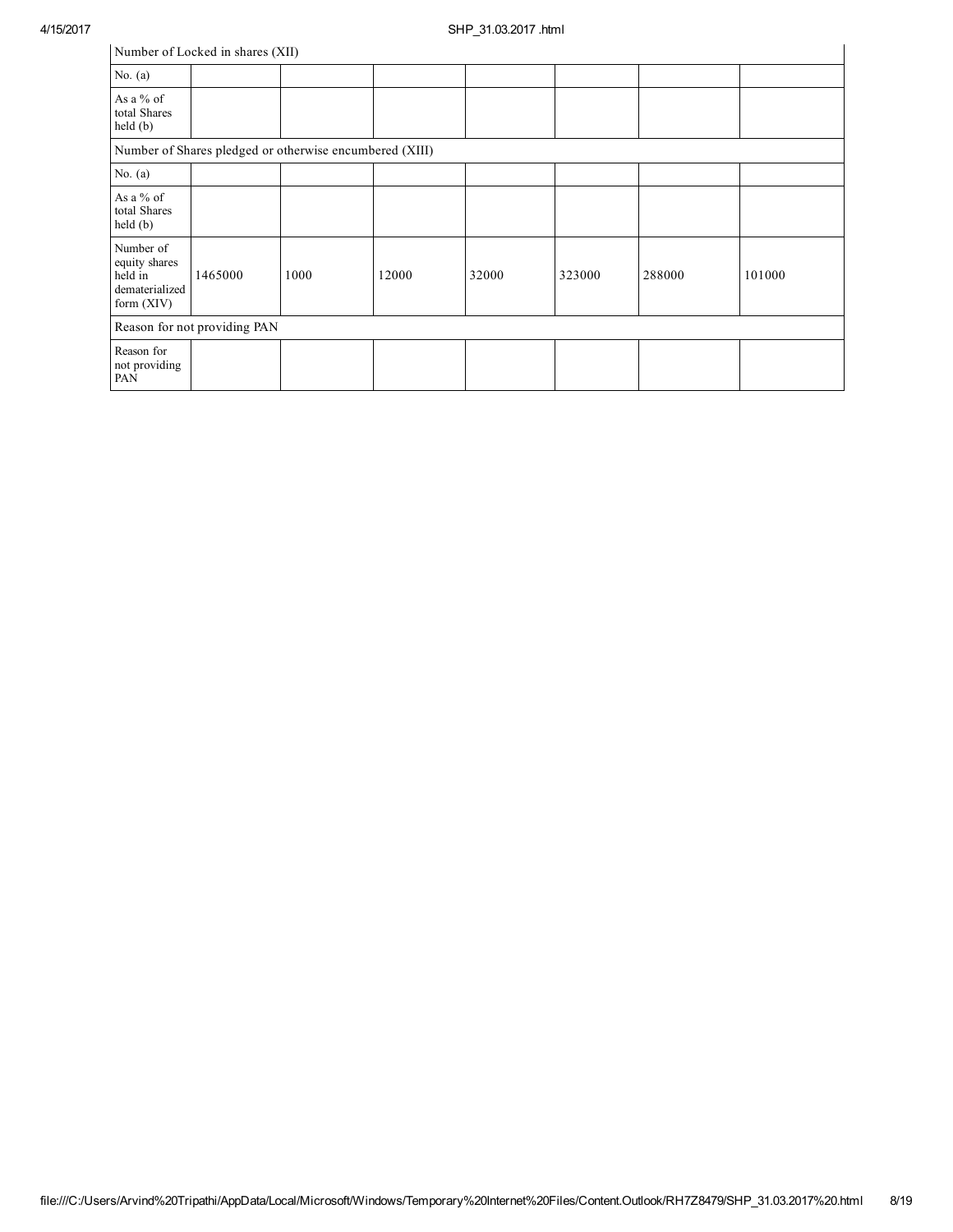|                                                                                                                                                                                          |                                |                                                               | Individuals/Hindu undivided Family    |                              |                               |                          |
|------------------------------------------------------------------------------------------------------------------------------------------------------------------------------------------|--------------------------------|---------------------------------------------------------------|---------------------------------------|------------------------------|-------------------------------|--------------------------|
| Searial No.                                                                                                                                                                              | $\,8\,$                        | $\mathbf{q}$                                                  | 10                                    | 11                           | 12                            |                          |
| Name of the<br>Shareholders (I)                                                                                                                                                          | <b>SARITA</b><br><b>SANDHU</b> | TEJINDERJEET KAUR<br><b>GHUMMAN</b>                           | <b>JASPAL SINGH</b><br><b>DHILLON</b> | <b>MANJIT</b><br><b>KAUR</b> | <b>ANGAD</b><br><b>SANDHU</b> | Click here to<br>go back |
| PAN (II)                                                                                                                                                                                 | ABJPS0310F                     | ABJPG6987C                                                    | AAJPD6381J                            | AAGPK4376B                   | AVJPS6029H                    | Total                    |
| No. of fully paid<br>up equity shares<br>$held$ (IV)                                                                                                                                     | 216000                         | 296000                                                        | 2000                                  | 83000                        | 152000                        | 2971000                  |
| No. Of Partly<br>paid-up equity<br>shares held (V)                                                                                                                                       |                                |                                                               |                                       |                              |                               |                          |
| No. Of shares<br>underlying<br>Depository<br>Receipts (VI)                                                                                                                               |                                |                                                               |                                       |                              |                               |                          |
| Total nos. shares<br>held $(VII) = (IV) +$<br>$(V)+(VI)$                                                                                                                                 | 216000                         | 296000                                                        | 2000                                  | 83000                        | 152000                        | 2971000                  |
| Shareholding as a<br>% of total no. of<br>shares (calculated<br>as per SCRR,<br>1957) (VIII) As a<br>% of $(A+B+C2)$                                                                     | 1.12                           | 1.54                                                          | 0.01                                  | 0.43                         | 0.79                          | 15.47                    |
|                                                                                                                                                                                          |                                | Number of Voting Rights held in each class of securities (IX) |                                       |                              |                               |                          |
| Class eg: $X$                                                                                                                                                                            | 216000                         | 296000                                                        | 2000                                  | 83000                        | 152000                        | 2971000                  |
| Class eg:y                                                                                                                                                                               |                                |                                                               |                                       |                              |                               |                          |
| Total                                                                                                                                                                                    | 216000                         | 296000                                                        | 2000                                  | 83000                        | 152000                        | 2971000                  |
| Total as a % of<br>Total Voting rights                                                                                                                                                   | 1.12                           | 1.54                                                          | $0.01\,$                              | 0.43                         | 0.79                          | 15.47                    |
| No. Of Shares<br>Underlying<br>Outstanding<br>convertible<br>securities $(X)$                                                                                                            |                                |                                                               |                                       |                              |                               |                          |
| No. of Shares<br>Underlying<br>Outstanding<br>Warrants (Xi)                                                                                                                              |                                |                                                               |                                       |                              |                               |                          |
| No. Of Shares<br>Underlying<br>Outstanding<br>convertible<br>securities and No.<br>Of Warrants (Xi)<br>(a)                                                                               |                                |                                                               |                                       |                              |                               |                          |
| Shareholding, as a<br>% assuming full<br>conversion of<br>convertible<br>securities (as a<br>percentage of<br>diluted share<br>capital) (XI)=<br>$(VII)+(Xi)(a)$ As a<br>% of $(A+B+C2)$ | 1.12                           | 1.54                                                          | 0.01                                  | 0.43                         | 0.79                          | 15.47                    |
| Number of Locked in shares (XII)                                                                                                                                                         |                                |                                                               |                                       |                              |                               |                          |
| No. $(a)$                                                                                                                                                                                |                                |                                                               |                                       |                              |                               |                          |
| As a % of total<br>Shares held (b)                                                                                                                                                       |                                |                                                               |                                       |                              |                               |                          |
|                                                                                                                                                                                          |                                | Number of Shares pledged or otherwise encumbered (XIII)       |                                       |                              |                               |                          |
| No. $(a)$                                                                                                                                                                                |                                |                                                               |                                       |                              |                               |                          |
|                                                                                                                                                                                          |                                |                                                               |                                       |                              |                               |                          |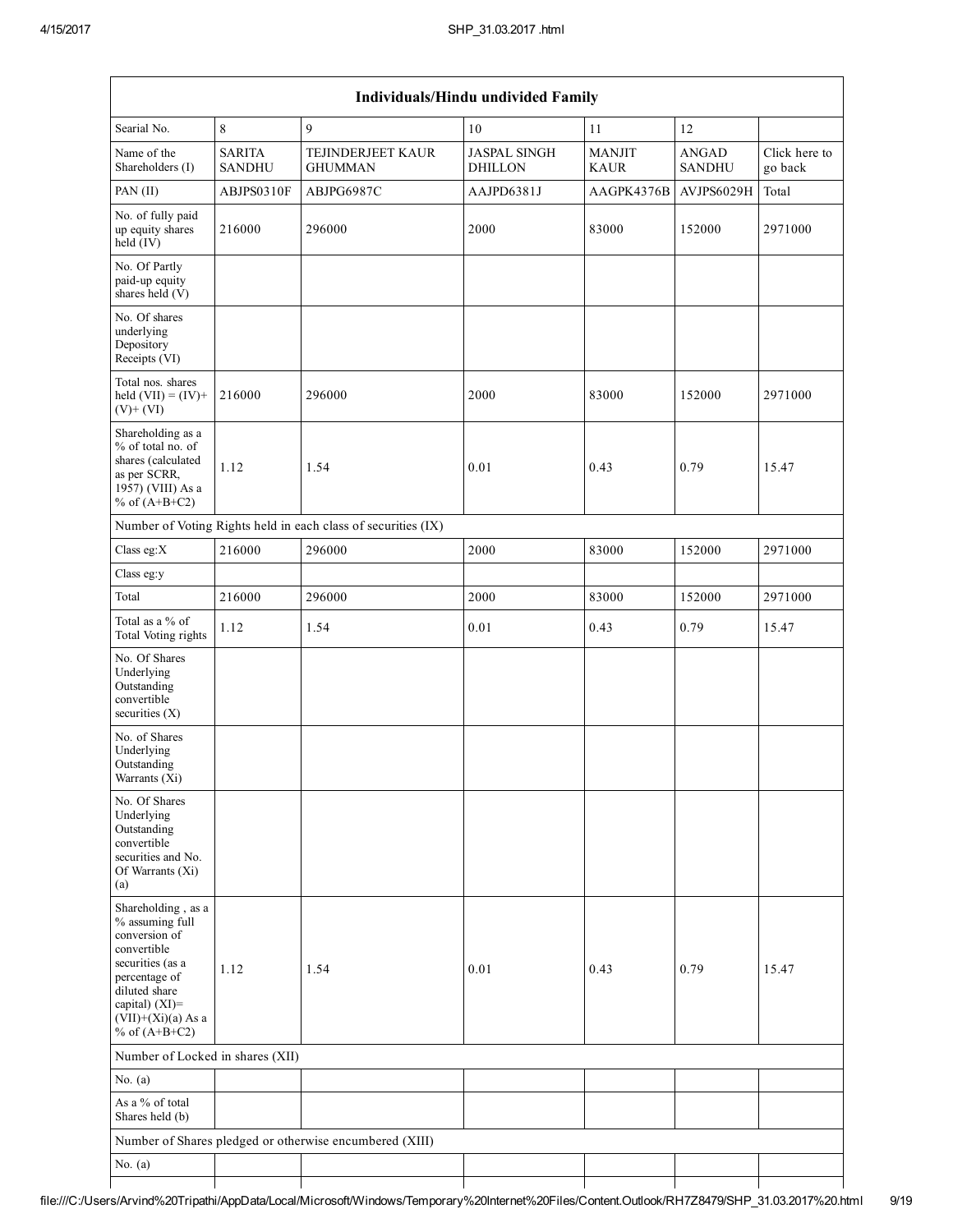## 4/15/2017 SHP\_31.03.2017 .html

| As a % of total<br>Shares held (b)                                   |        |        |      |       |        |         |
|----------------------------------------------------------------------|--------|--------|------|-------|--------|---------|
| Number of equity<br>shares held in<br>dematerialized<br>form $(XIV)$ | 216000 | 296000 | 2000 | 83000 | 152000 | 2971000 |
| Reason for not providing PAN                                         |        |        |      |       |        |         |
| Reason for not<br>providing PAN                                      |        |        |      |       |        |         |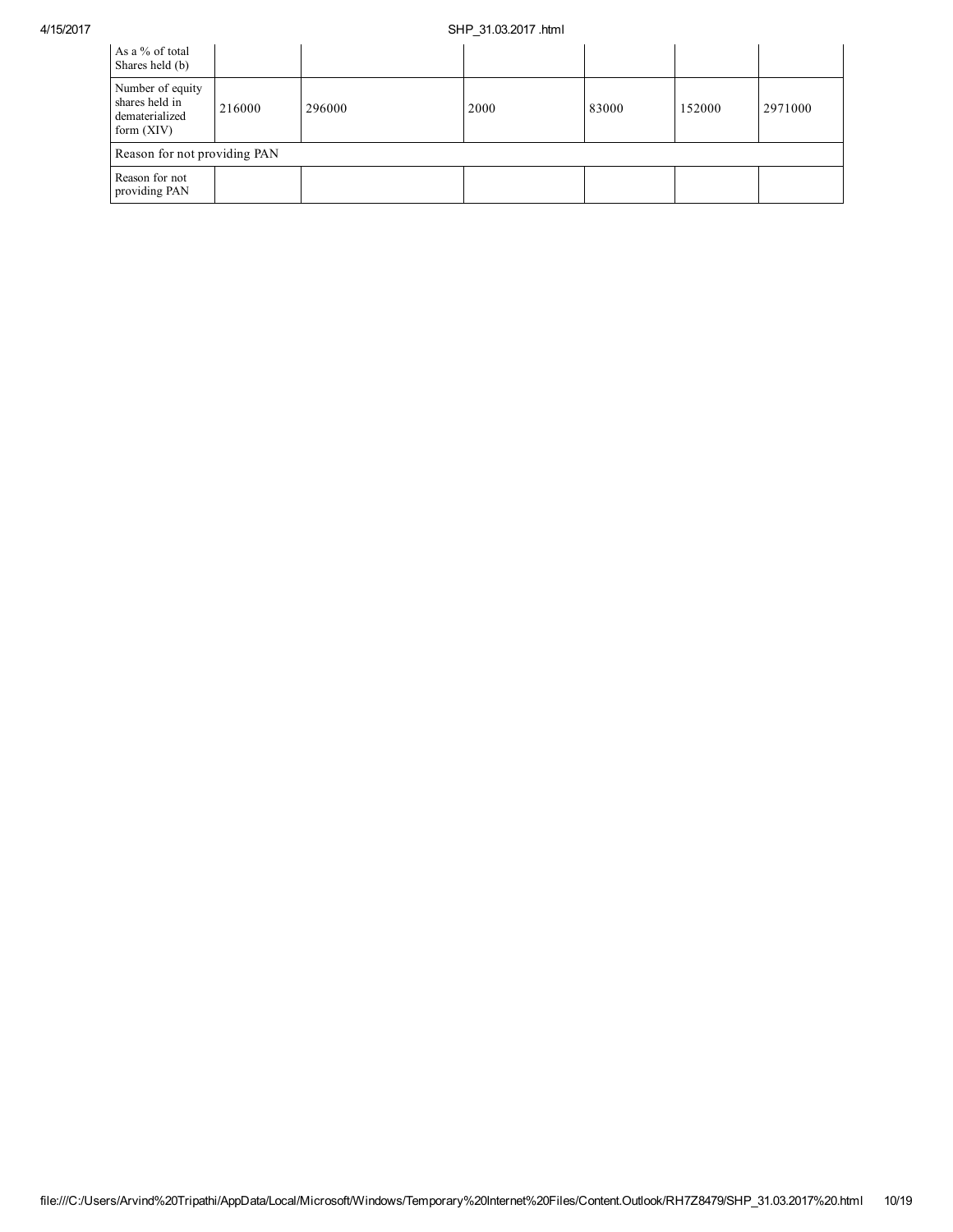| Any Other (specify)                                                                                                                                                                                                      |                                                                |                                           |                                                                         |                                             |                                                           |                                                                     |  |  |  |  |  |
|--------------------------------------------------------------------------------------------------------------------------------------------------------------------------------------------------------------------------|----------------------------------------------------------------|-------------------------------------------|-------------------------------------------------------------------------|---------------------------------------------|-----------------------------------------------------------|---------------------------------------------------------------------|--|--|--|--|--|
| Searial No.                                                                                                                                                                                                              | 1                                                              | $\overline{c}$                            | 3                                                                       | $\overline{4}$                              | 5                                                         | 6                                                                   |  |  |  |  |  |
| Category                                                                                                                                                                                                                 | <b>Bodies Corporate</b>                                        | <b>Bodies</b><br>Corporate                | <b>Bodies Corporate</b>                                                 | <b>Bodies</b><br>Corporate                  | <b>Bodies Corporate</b>                                   | <b>Bodies Corporate</b>                                             |  |  |  |  |  |
| Name of the<br>Shareholders (I)                                                                                                                                                                                          | AMAR<br><b>ENGINEERING</b><br><b>COMPANY PVT</b><br><b>LTD</b> | ANGAD<br><b>ESTATES PVT</b><br><b>LTD</b> | <b>O D FINANCE</b><br><b>AND</b><br><b>INVESTMENT</b> (P)<br><b>LTD</b> | <b>TSL</b><br><b>HOLDINGS</b><br><b>LTD</b> | <b>ULTRA</b><br><b>PORTFOLIO</b><br>MANAGEMENT<br>PVT LTD | <b>B S SANDHU</b><br><b>AND</b><br><b>ASSOCIATES</b><br>PRIVATE LTD |  |  |  |  |  |
| PAN (II)                                                                                                                                                                                                                 | AAACA0214F                                                     | AAACA8041Q                                | AAACO0299G                                                              | AAACT3448E                                  | AAACU0117D                                                | AABCB8936E                                                          |  |  |  |  |  |
| No. of the<br>Shareholders (I)                                                                                                                                                                                           | 1                                                              | $\mathbf{1}$                              | 1                                                                       | $\mathbf{1}$                                | 1                                                         | $\mathbf{1}$                                                        |  |  |  |  |  |
| No. of fully paid<br>up equity shares<br>held (IV)                                                                                                                                                                       | 707155                                                         | 1655000                                   | 2488989                                                                 | 2790200                                     | 978590                                                    | 285200                                                              |  |  |  |  |  |
| No. Of Partly<br>paid-up equity<br>shares held (V)                                                                                                                                                                       |                                                                |                                           |                                                                         |                                             |                                                           |                                                                     |  |  |  |  |  |
| No. Of shares<br>underlying<br>Depository<br>Receipts (VI)                                                                                                                                                               |                                                                |                                           |                                                                         |                                             |                                                           |                                                                     |  |  |  |  |  |
| Total nos. shares<br>held $(VII) = (IV) +$<br>$(V)+(VI)$                                                                                                                                                                 | 707155                                                         | 1655000                                   | 2488989                                                                 | 2790200                                     | 978590                                                    | 285200                                                              |  |  |  |  |  |
| Shareholding as a<br>% of total no. of<br>shares (calculated<br>as per SCRR,<br>1957) (VIII) As a<br>% of $(A+B+C2)$                                                                                                     | 3.68                                                           | 8.62                                      | 12.96                                                                   | 14.53                                       | 5.1                                                       | 1.49                                                                |  |  |  |  |  |
|                                                                                                                                                                                                                          | Number of Voting Rights held in each class of securities (IX)  |                                           |                                                                         |                                             |                                                           |                                                                     |  |  |  |  |  |
| Class eg: X                                                                                                                                                                                                              | 707155                                                         | 1655000                                   | 2488989                                                                 | 2790200                                     | 978590                                                    | 285200                                                              |  |  |  |  |  |
| Class eg:y                                                                                                                                                                                                               |                                                                |                                           |                                                                         |                                             |                                                           |                                                                     |  |  |  |  |  |
| Total                                                                                                                                                                                                                    | 707155                                                         | 1655000                                   | 2488989                                                                 | 2790200                                     | 978590                                                    | 285200                                                              |  |  |  |  |  |
| Total as a % of<br>Total Voting rights                                                                                                                                                                                   | 3.68                                                           | 8.62                                      | 12.96                                                                   | 14.53                                       | 5.1                                                       | 1.49                                                                |  |  |  |  |  |
| No. Of Shares<br>Underlying<br>Outstanding<br>convertible<br>securities $(X)$                                                                                                                                            |                                                                |                                           |                                                                         |                                             |                                                           |                                                                     |  |  |  |  |  |
| No. of Shares<br>Underlying<br>Outstanding<br>Warrants (Xi)                                                                                                                                                              |                                                                |                                           |                                                                         |                                             |                                                           |                                                                     |  |  |  |  |  |
| No. Of Shares<br>Underlying<br>Outstanding<br>convertible<br>securities and No.<br>Of Warrants (Xi)<br>(a)                                                                                                               |                                                                |                                           |                                                                         |                                             |                                                           |                                                                     |  |  |  |  |  |
| Shareholding, as a<br>% assuming full<br>conversion of<br>convertible<br>securities (as a<br>percentage of<br>diluted share<br>capital) (XI)=<br>$(VII)+(X)$ As a %<br>of $(A+B+C2)$<br>Number of Locked in shares (XII) | 3.68                                                           | 8.62                                      | 12.96                                                                   | 14.53                                       | 5.1                                                       | 1.49                                                                |  |  |  |  |  |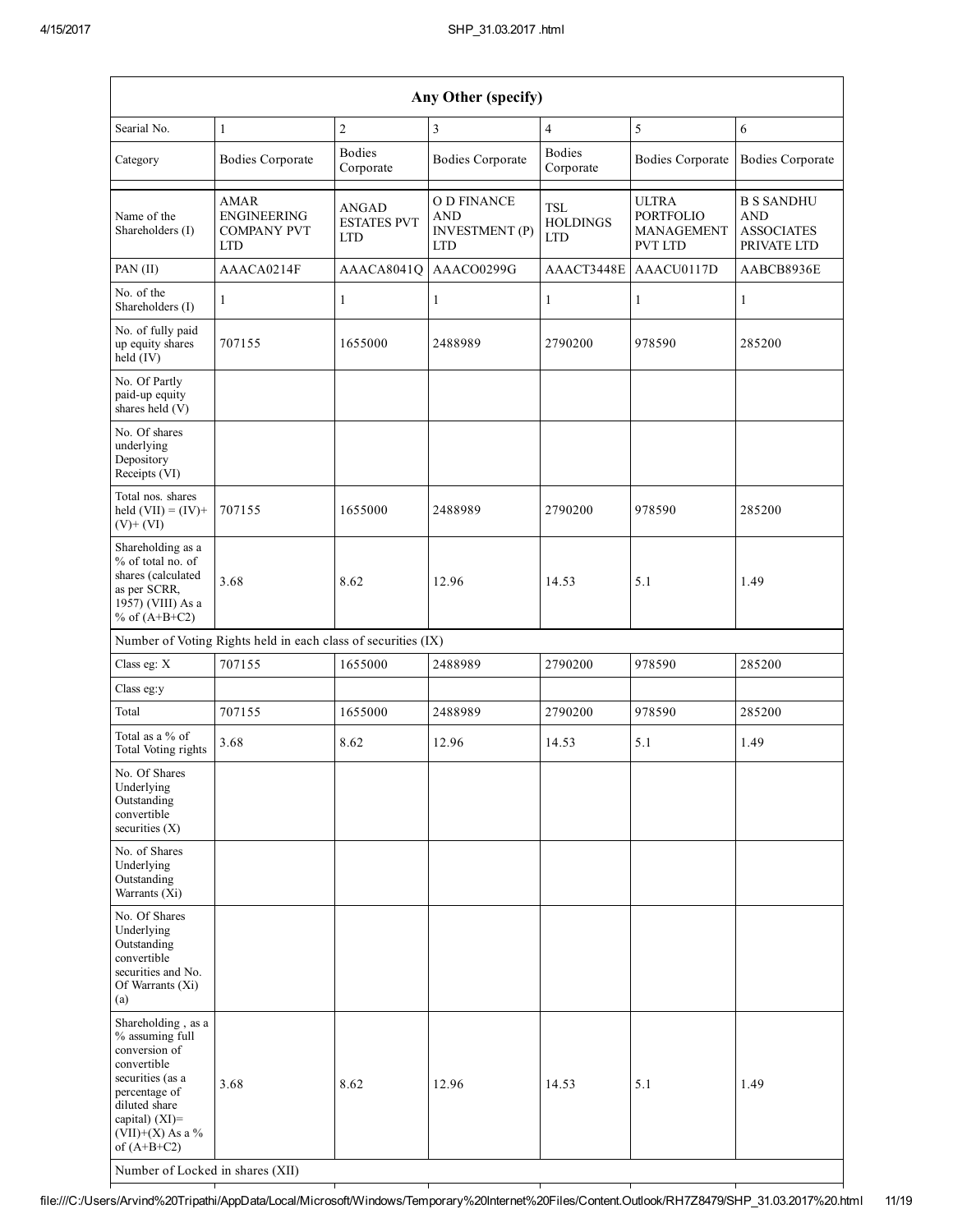## 4/15/2017 SHP\_31.03.2017 .html

| No. $(a)$                                                            |                                                         |         |         |         |        |        |
|----------------------------------------------------------------------|---------------------------------------------------------|---------|---------|---------|--------|--------|
| As a % of total<br>Shares held (b)                                   |                                                         |         |         |         |        |        |
|                                                                      | Number of Shares pledged or otherwise encumbered (XIII) |         |         |         |        |        |
| No. $(a)$                                                            |                                                         |         |         |         |        |        |
| As a % of total<br>Shares held (b)                                   |                                                         |         |         |         |        |        |
| Number of equity<br>shares held in<br>dematerialized<br>form $(XIV)$ | 707155                                                  | 1655000 | 2488989 | 2790200 | 978590 | 285200 |
| Reason for not<br>providing PAN                                      |                                                         |         |         |         |        |        |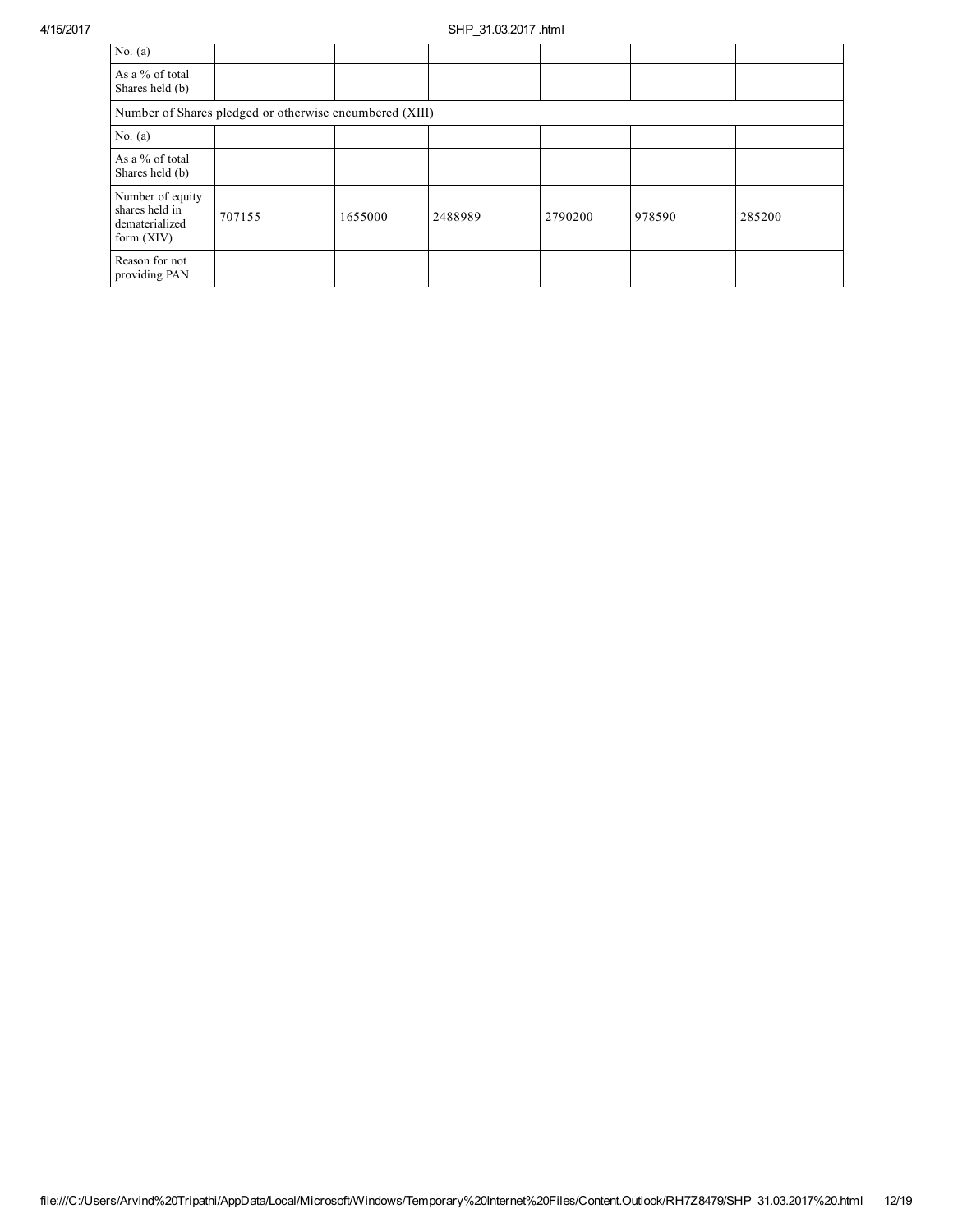| Any Other (specify)                                                                                                                                                                  |                                                               |  |  |  |  |
|--------------------------------------------------------------------------------------------------------------------------------------------------------------------------------------|---------------------------------------------------------------|--|--|--|--|
| Searial No.                                                                                                                                                                          |                                                               |  |  |  |  |
| Category                                                                                                                                                                             | Click here to go back                                         |  |  |  |  |
| Name of the<br>Shareholders (I)                                                                                                                                                      |                                                               |  |  |  |  |
| PAN (II)                                                                                                                                                                             | Total                                                         |  |  |  |  |
| No. of the<br>Shareholders (I)                                                                                                                                                       | 6                                                             |  |  |  |  |
| No. of fully paid<br>up equity shares<br>held (IV)                                                                                                                                   | 8905134                                                       |  |  |  |  |
| No. Of Partly<br>paid-up equity<br>shares held (V)                                                                                                                                   |                                                               |  |  |  |  |
| No. Of shares<br>underlying<br>Depository<br>Receipts (VI)                                                                                                                           |                                                               |  |  |  |  |
| Total nos. shares<br>held $(VII) = (IV) +$<br>$(V) + (VI)$                                                                                                                           | 8905134                                                       |  |  |  |  |
| Shareholding as a<br>% of total no. of<br>shares (calculated<br>as per SCRR,<br>1957) (VIII) As a<br>% of $(A+B+C2)$                                                                 | 46.38                                                         |  |  |  |  |
|                                                                                                                                                                                      | Number of Voting Rights held in each class of securities (IX) |  |  |  |  |
| Class eg: X                                                                                                                                                                          | 8905134                                                       |  |  |  |  |
| Class eg:y                                                                                                                                                                           |                                                               |  |  |  |  |
| Total                                                                                                                                                                                | 8905134                                                       |  |  |  |  |
| Total as a % of<br>Total Voting rights                                                                                                                                               | 46.38                                                         |  |  |  |  |
| No. Of Shares<br>Underlying<br>Outstanding<br>convertible<br>securities $(X)$                                                                                                        |                                                               |  |  |  |  |
| No. of Shares<br>Underlying<br>Outstanding<br>Warrants $(Xi)$                                                                                                                        |                                                               |  |  |  |  |
| No. Of Shares<br>Underlying<br>Outstanding<br>convertible<br>securities and No.<br>Of Warrants (Xi)<br>(a)                                                                           |                                                               |  |  |  |  |
| Shareholding, as a<br>% assuming full<br>conversion of<br>convertible<br>securities (as a<br>percentage of<br>diluted share<br>capital) (XI)=<br>$(VII)+(X)$ As a %<br>of $(A+B+C2)$ | 46.38                                                         |  |  |  |  |
| Number of Locked in shares (XII)                                                                                                                                                     |                                                               |  |  |  |  |
| No. $(a)$                                                                                                                                                                            |                                                               |  |  |  |  |
| As a % of total                                                                                                                                                                      |                                                               |  |  |  |  |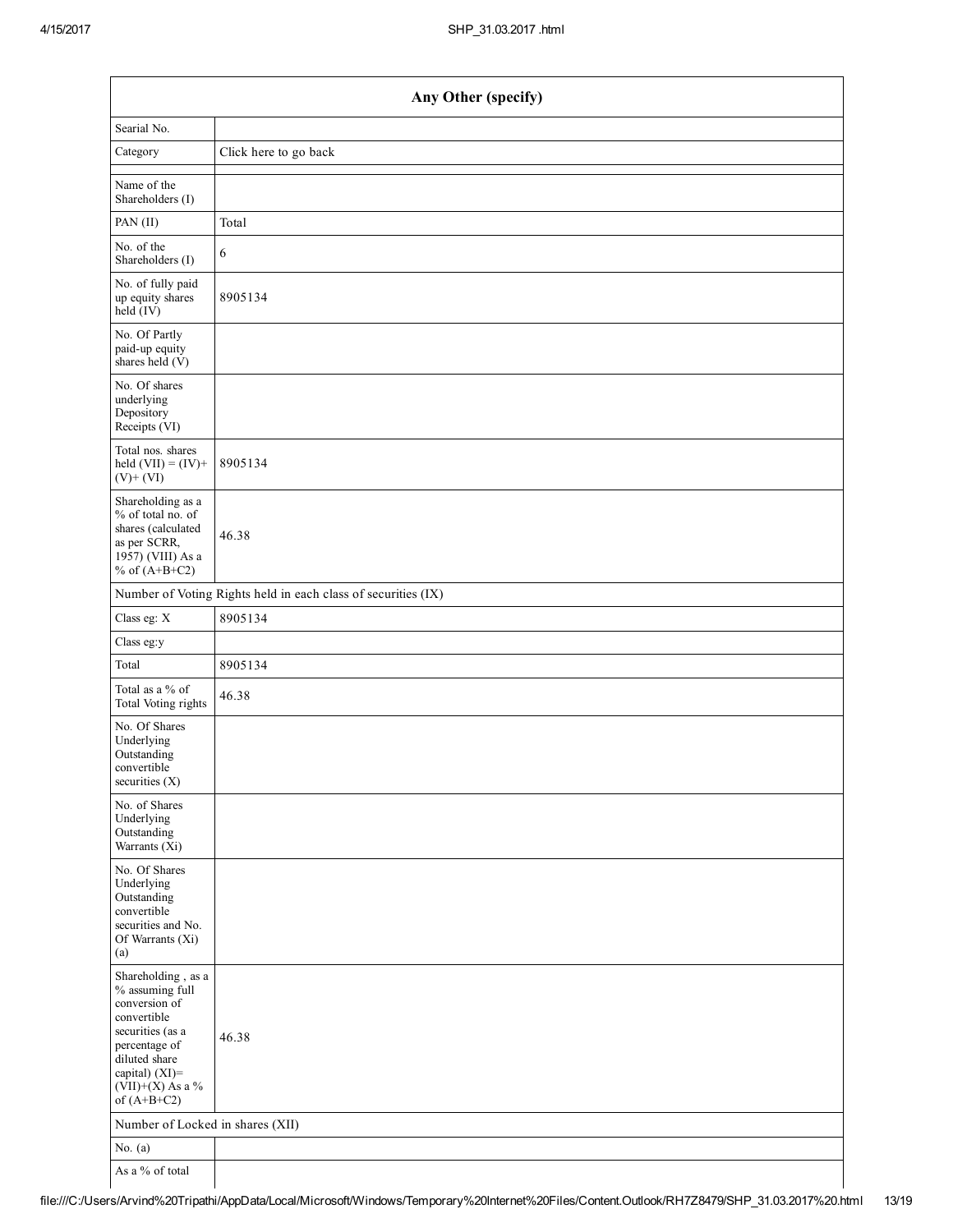| Shares held (b)                                                      |         |  |  |  |
|----------------------------------------------------------------------|---------|--|--|--|
| Number of Shares pledged or otherwise encumbered (XIII)              |         |  |  |  |
| No. $(a)$                                                            |         |  |  |  |
| As a % of total<br>Shares held (b)                                   |         |  |  |  |
| Number of equity<br>shares held in<br>dematerialized<br>form $(XIV)$ | 8905134 |  |  |  |
| Reason for not<br>providing PAN                                      |         |  |  |  |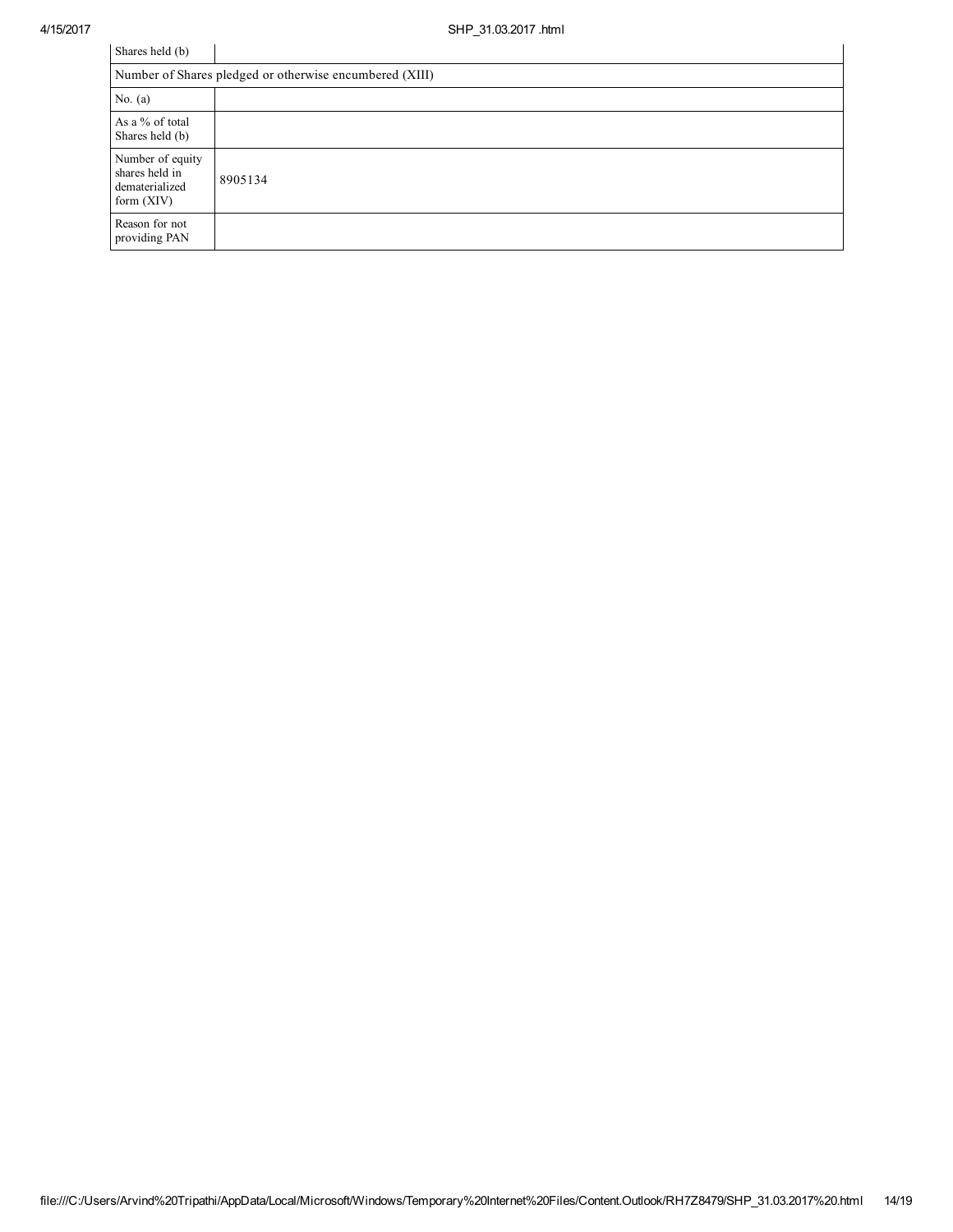| Individuals - ii. Individual shareholders holding nominal share capital in excess of Rs. 2 lakhs.                                                                                    |                                                               |                       |  |  |  |  |  |
|--------------------------------------------------------------------------------------------------------------------------------------------------------------------------------------|---------------------------------------------------------------|-----------------------|--|--|--|--|--|
| Searial No.                                                                                                                                                                          | $\,1\,$                                                       |                       |  |  |  |  |  |
| Name of the<br>Shareholders (I)                                                                                                                                                      | LINCOLN P COELHO                                              | Click here to go back |  |  |  |  |  |
| PAN (II)                                                                                                                                                                             | AEGPC1227D                                                    | Total                 |  |  |  |  |  |
| No. of fully paid<br>up equity shares<br>$\text{held}(\text{IV})$                                                                                                                    | 200000                                                        | 200000                |  |  |  |  |  |
| No. Of Partly<br>paid-up equity<br>shares held (V)                                                                                                                                   |                                                               |                       |  |  |  |  |  |
| No. Of shares<br>underlying<br>Depository<br>Receipts (VI)                                                                                                                           |                                                               |                       |  |  |  |  |  |
| Total nos. shares<br>held $(VII) = (IV) +$<br>$(V)$ + $(VI)$                                                                                                                         | 200000                                                        | 200000                |  |  |  |  |  |
| Shareholding as a<br>% of total no. of<br>shares (calculated<br>as per SCRR,<br>1957) (VIII) As a<br>% of $(A+B+C2)$                                                                 | 1.04                                                          | 1.04                  |  |  |  |  |  |
|                                                                                                                                                                                      | Number of Voting Rights held in each class of securities (IX) |                       |  |  |  |  |  |
| Class eg: X                                                                                                                                                                          | 200000                                                        | 200000                |  |  |  |  |  |
| Class eg:y                                                                                                                                                                           |                                                               |                       |  |  |  |  |  |
| Total                                                                                                                                                                                | 200000                                                        | 200000                |  |  |  |  |  |
| Total as a % of<br>Total Voting rights                                                                                                                                               | 1.04                                                          | 1.04                  |  |  |  |  |  |
| No. Of Shares<br>Underlying<br>Outstanding<br>convertible<br>securities $(X)$                                                                                                        |                                                               |                       |  |  |  |  |  |
| No. of Shares<br>Underlying<br>Outstanding<br>Warrants (Xi)                                                                                                                          |                                                               |                       |  |  |  |  |  |
| No. Of Shares<br>Underlying<br>Outstanding<br>convertible<br>securities and No.<br>Of Warrants (Xi)<br>(a)                                                                           |                                                               |                       |  |  |  |  |  |
| Shareholding, as a<br>% assuming full<br>conversion of<br>convertible<br>securities (as a<br>percentage of<br>diluted share<br>capital) (XI)=<br>$(VII)+(X)$ As a %<br>of $(A+B+C2)$ | 1.04                                                          | 1.04                  |  |  |  |  |  |
|                                                                                                                                                                                      | Number of Locked in shares (XII)                              |                       |  |  |  |  |  |
| No. $(a)$                                                                                                                                                                            |                                                               |                       |  |  |  |  |  |
| As a % of total<br>Shares held (b)                                                                                                                                                   |                                                               |                       |  |  |  |  |  |
| Number of equity<br>shares held in<br>dematerialized<br>form (XIV)                                                                                                                   | 200000                                                        | 200000                |  |  |  |  |  |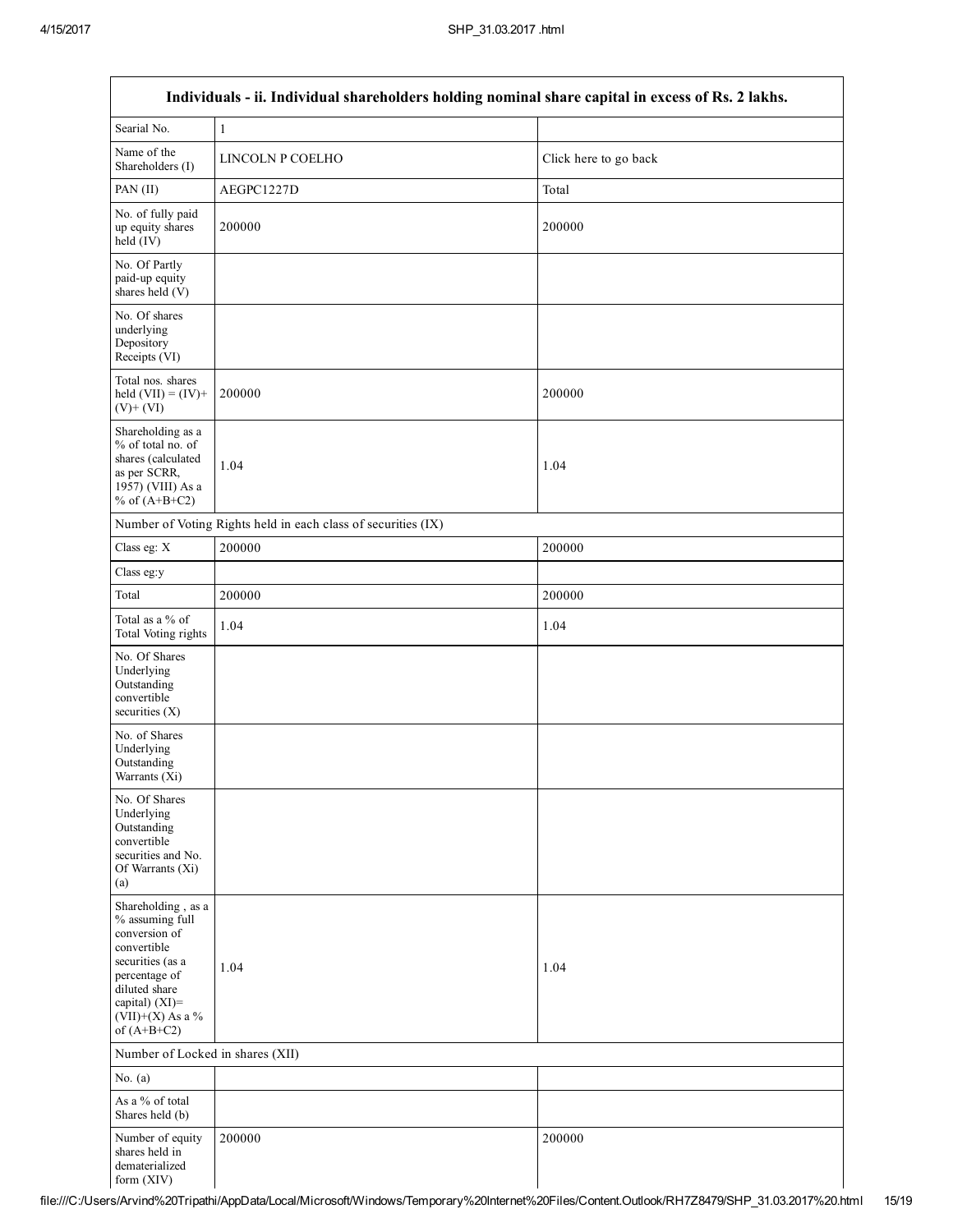| Reason for not providing PAN    |  |  |  |  |
|---------------------------------|--|--|--|--|
| Reason for not<br>providing PAN |  |  |  |  |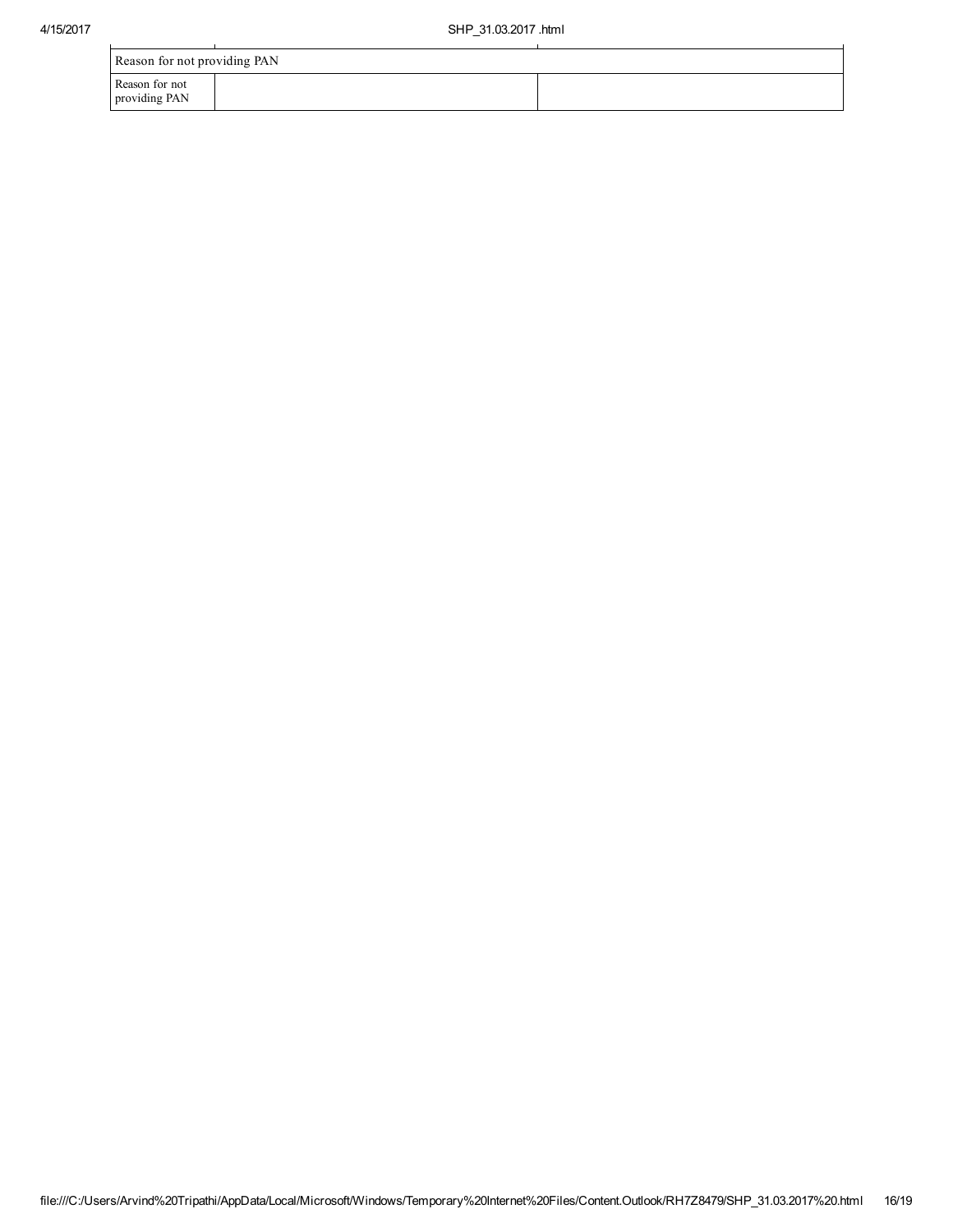| Any Other (specify)                                                                                                                                                                     |                         |                                                               |                |                         |          |                       |
|-----------------------------------------------------------------------------------------------------------------------------------------------------------------------------------------|-------------------------|---------------------------------------------------------------|----------------|-------------------------|----------|-----------------------|
| Searial No.                                                                                                                                                                             | $\mathbf{1}$            | $\overline{c}$                                                | $\mathfrak{Z}$ | $\overline{4}$          | 5        |                       |
| Category                                                                                                                                                                                | <b>Bodies Corporate</b> | NRI - Non-Repat                                               | NRI - Repat    | <b>Clearing Members</b> | Trusts   |                       |
| Category / More<br>than 1 percentage                                                                                                                                                    | Category                | Category                                                      | Category       | Category                | Category |                       |
| Name of the<br>Shareholders (I)                                                                                                                                                         |                         |                                                               |                |                         |          | Click here to go back |
| PAN(II)                                                                                                                                                                                 |                         |                                                               |                |                         |          | Total                 |
| No. of the<br>Shareholders (I)                                                                                                                                                          | 71                      | 13                                                            | 23             | 52                      | 1        | 160                   |
| No. of fully paid<br>up equity shares<br>held (IV)                                                                                                                                      | 277051                  | 13413                                                         | 36568          | 125818                  | 1000     | 453850                |
| No. Of Partly<br>paid-up equity<br>shares held (V)                                                                                                                                      |                         |                                                               |                |                         |          |                       |
| No. Of shares<br>underlying<br>Depository<br>Receipts (VI)                                                                                                                              |                         |                                                               |                |                         |          |                       |
| Total nos. shares<br>held $(VII) = (IV) +$<br>$(V)+(VI)$                                                                                                                                | 277051                  | 13413                                                         | 36568          | 125818                  | 1000     | 453850                |
| Shareholding as a<br>% of total no. of<br>shares (calculated<br>as per SCRR,<br>1957) (VIII) As a<br>% of $(A+B+C2)$                                                                    | 1.44                    | 0.07                                                          | 0.19           | 0.66                    | 0.01     | 2.37                  |
|                                                                                                                                                                                         |                         | Number of Voting Rights held in each class of securities (IX) |                |                         |          |                       |
| Class eg: X                                                                                                                                                                             | 277051                  | 13413                                                         | 36568          | 125818                  | 1000     | 453850                |
| Class eg:y                                                                                                                                                                              |                         |                                                               |                |                         |          |                       |
| Total                                                                                                                                                                                   | 277051                  | 13413                                                         | 36568          | 125818                  | 1000     | 453850                |
| Total as a % of<br>Total Voting rights                                                                                                                                                  | 1.44                    | 0.07                                                          | 0.19           | 0.66                    | 0.01     | 2.37                  |
| No. Of Shares<br>Underlying<br>Outstanding<br>convertible<br>securities $(X)$                                                                                                           |                         |                                                               |                |                         |          |                       |
| No. of Shares<br>Underlying<br>Outstanding<br>Warrants $(X_i)$                                                                                                                          |                         |                                                               |                |                         |          |                       |
| No. Of Shares<br>Underlying<br>Outstanding<br>convertible<br>securities and No.<br>Of Warrants (Xi)<br>(a)                                                                              |                         |                                                               |                |                         |          |                       |
| Shareholding, as a<br>% assuming full<br>conversion of<br>convertible<br>securities (as a<br>percentage of<br>diluted share<br>capital) $(XI)$ =<br>$(VII)+(X)$ As a %<br>of $(A+B+C2)$ | 1.44                    | 0.07                                                          | 0.19           | 0.66                    | 0.01     | 2.37                  |
| Number of Locked in shares (XII)                                                                                                                                                        |                         |                                                               |                |                         |          |                       |
| No. $(a)$                                                                                                                                                                               |                         |                                                               |                |                         |          |                       |